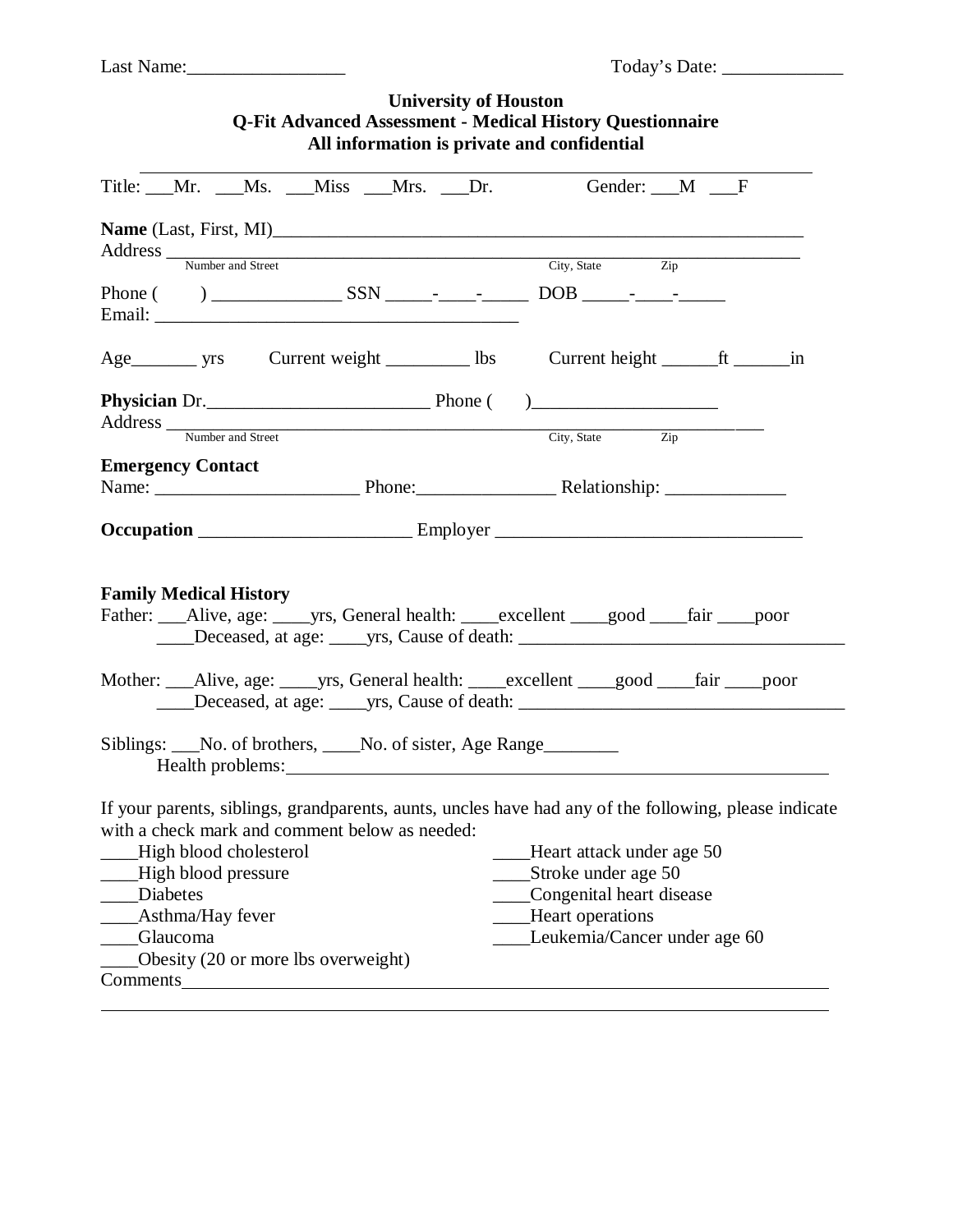| Last Name:                                                           |                                          |
|----------------------------------------------------------------------|------------------------------------------|
| <b>Present Health</b>                                                |                                          |
| (Check all those that apply. Write further comments below)           |                                          |
| High blood pressure $(>140/90)$                                      | $\frac{\text{Low blood pressure}}{0.70}$ |
| ____Chest pain at rest                                               | Leg cramps                               |
| Thumping/racing of heart at rest                                     | _____ Difficulty breathing               |
| - Heart skips beats/extra beats                                      | Shortness of breath                      |
| Ankles tend to swell                                                 | _____Out of breath while lying/sitting   |
| $\qquad$ High cholesterol $(\_\_$                                    | ____Chronic/recurring morning cough      |
| 1 or more episodes of coughing up blood                              | Anxiety/depression                       |
| __Chronic fatigue                                                    | ____Difficulty sleeping                  |
| __Increased irritability                                             | ____Migraine/recurrent headaches         |
| Joints swollen, stiff, painful                                       |                                          |
| Leg pain after short walks                                           | Vision/hearing problems (                |
| _____Recent change in mole or wart                                   | ____Men only: prostate problems          |
| Hands/feet often cold even in warm weather                           |                                          |
| Stomach/GI distress (constipation, diarrhea, heartburn, ulcers, etc. |                                          |
| <b>Women Only</b> (check all that apply)                             |                                          |
| Currently pregnant (if yes: _____ weeks)                             |                                          |
| Taking oral contraceptives                                           |                                          |
| Menstrual problems (comment below if yes)                            |                                          |
| Breast discharge/lumps                                               |                                          |
| Comments:                                                            |                                          |
|                                                                      |                                          |

Please indicate if you have had any history of the following conditions. If you check yes, comment below:

| Heart attack<br>When?             | Arthritis in arms/legs              |
|-----------------------------------|-------------------------------------|
| Heart murmur                      | Diabetes /abnormal blood sugar test |
| Diseases of the arteries          | Thyroid problems                    |
| Other heart problems              | Jaundice/gallbladder problems       |
| <b>Stroke</b><br>When?            | Kidney/urinary problems             |
| Epilepsy/seizures (comment below) | When?<br>Polio                      |
| Varicose veins                    | <b>Blood</b> clots                  |
| <b>Bronchitis</b>                 | Diphtheria                          |
| Asthma                            | <b>Scarlet Fever</b>                |
| Pneumonia                         | <b>Infectious Mononucleosis</b>     |
| Other lung conditions             | Anemia                              |
| <b>Dizziness</b>                  | Nervous/emotional problems          |
| Chicken pox                       | Measles                             |
| Comments:                         |                                     |
|                                   |                                     |

List any other medical/diagnostic tests you have had in the past 5 years:

List any hospitalizations (include year and purpose):

Comment on any other medical conditions not mentioned in this questionnaire?